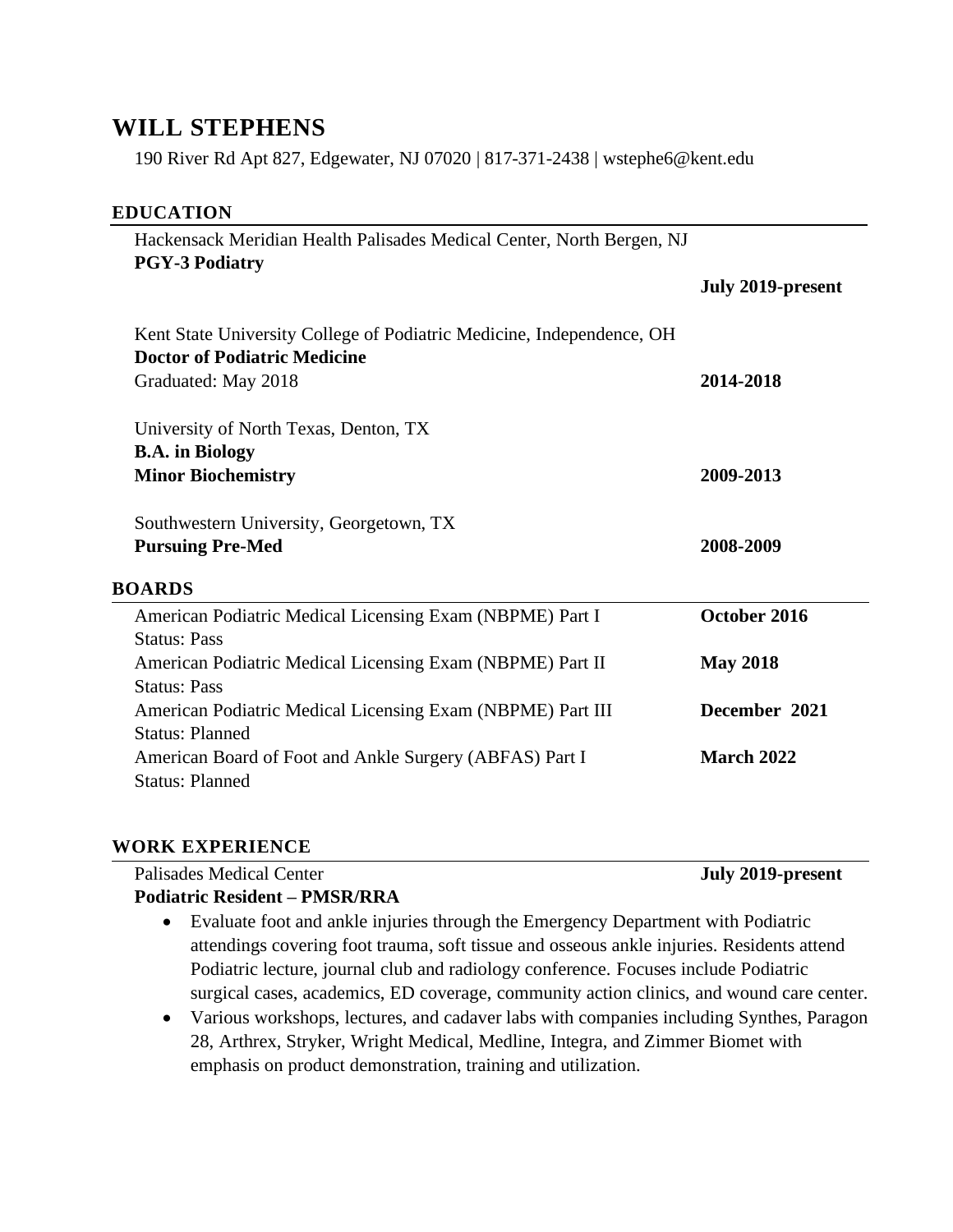Institute for Podiatric Excellence & Development New Jersey Podiatric Physicians & Surgeons Group **2018-2019 Practice Management Preceptor** • Also known as a Graduate Management and Clinical Program, this is a period of training for future medical professionals, during which a more experienced medical professional (or practitioner) provides training. Focuses include but are not limited to: Practice Management, Billing and Coding, Audit Training, Medical Scribing, Surgery Observation, and Marketing Experience Kent State University College of Podiatric Medicine Office of Educational Resources **2016-2018 Lead Anatomy Teaching Assistant** • Assist professors in Gross Anatomy and Lower Anatomy instruction • Duties include preparing dissection tables, facilitating proper dissections, working in the bone room, grading quizzes, and assisting professors with preparation of the pro-section Kent State University College of Podiatric Medicine Office of Educational Resources **2015-2016 Lead Peer Tutor and Administrative Assistant** • Assist student supervisors in scheduling 45 student tutors • Facilitate learning in Anatomy lab, once a week with groups of 20-40 students

# USMD Urology Associates of North Texas, Denton, TX

# **Medical Scribe 2013-2014**

- Assisted Physician with patient charting and ordering prescriptions
- Assisted Nurse with procedure preparation, and office clerk with billing and data compilation

# **PROFESSIONAL DEVELOPMENT**

St. Mary's First Annual Nerve Conference **2021**

## **Organizer**

• Procured sponsorship from host company Integra for funding Traveling Guest Lecturer, Neuro Microscope rental, 7 AKA limbs, Dissection instrumentation. Lecture/Lab Topics included Muscle flaps, Atraumatic nerve decompressions, Integra Product demonstration.

# Paragon 28 Surgical Workshop

# **Attendee 2021**

• Cadaver dissection for various product demonstration including Phantom hindfoot nail, Silverback ankle fusion, TenoTac hammertoe, Baby Gorilla 5<sup>th</sup> met, Mini-Monster screw system and various plating and grafting techniques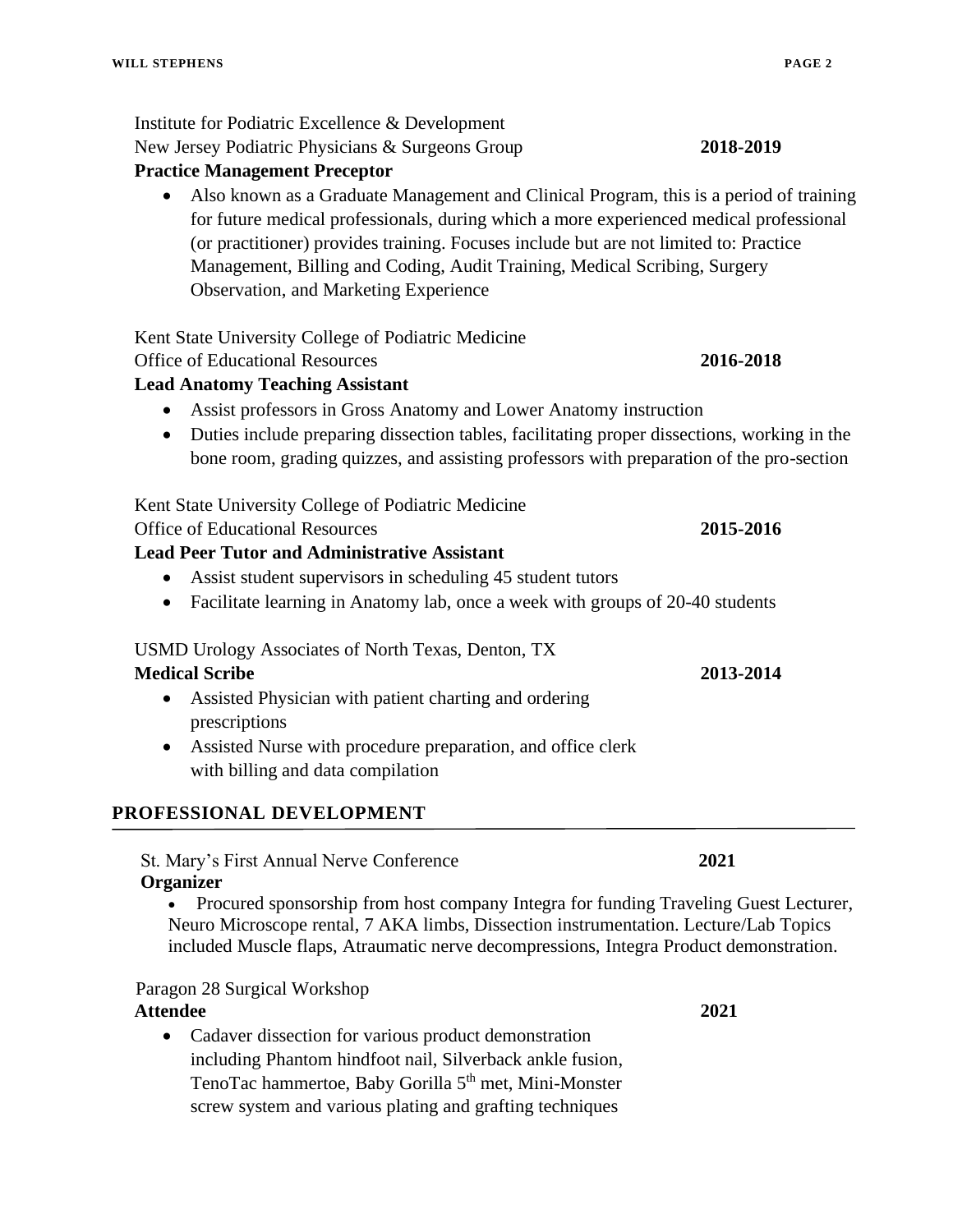| Zimmer Biomet Surgical Workshop<br><b>Attendee</b>                                                                                                                                                                                | 2021 |
|-----------------------------------------------------------------------------------------------------------------------------------------------------------------------------------------------------------------------------------|------|
| Cadaver dissection for various product demonstration<br>$\bullet$<br>including Stratum plating, Quattro anchor, InCore Lapidus,<br>Nextra Hammertoe, Phoenix hindfoot nail and A.L.P.S.<br>small fragment system                  |      |
| <b>Ossio Fiberfest Surgical Symposium</b><br><b>Attendee</b>                                                                                                                                                                      | 2021 |
| Lecture/Cadaver dissection for product demonstration<br>$\bullet$<br><b>OSSIOfiber Compression screw</b>                                                                                                                          |      |
| <b>Novastep Surgical Conference</b><br><b>Attendee</b>                                                                                                                                                                            | 2021 |
| Lecture/Cadaver dissection for various product<br>$\bullet$<br>demonstration including Creed Ortholucent implant, Arcad<br>staple, Lync Hammertoe, Airlock/Presslock plating, and<br>Ring lock Circular fixator Fusion Frame      |      |
| <b>Arthrex Surgical Workshop</b><br><b>Attendee</b>                                                                                                                                                                               | 2021 |
| Cadaver dissection for various product demonstration<br>$\bullet$<br>including Calcaneal fracture plate, Spring ligament<br>Swivelock anchor, DynaNite Compression plate, Plantar<br>Lapidus plate, Brostrom repair anchor system |      |
| <b>Integra Surgical Workshop</b>                                                                                                                                                                                                  |      |
| <b>Attendee</b><br>Cadaver dissection for product demonstration Cadence<br>$\bullet$<br><b>Total Ankle System</b>                                                                                                                 | 2020 |
| Wright Medical Mobile Lab                                                                                                                                                                                                         |      |
| <b>Attendee</b><br>Cadaver dissection for various product demonstration<br>including Ortholoc/Darco plating, Phalinx hammertoe,<br>Swanson implant, Valor hindfoot nail                                                           | 2020 |
| Institute for Podiatric Excellence and Development (IPED) Fall Symposium                                                                                                                                                          |      |
| <b>Attendee</b><br>Learned practice management techniques and topics                                                                                                                                                              | 2018 |
| including marketing, insurance, reimbursement, adjuvant<br>therapies, low level laser therapy, tax laws, MIPS and<br>MACRA, and improving patient experience.                                                                     |      |